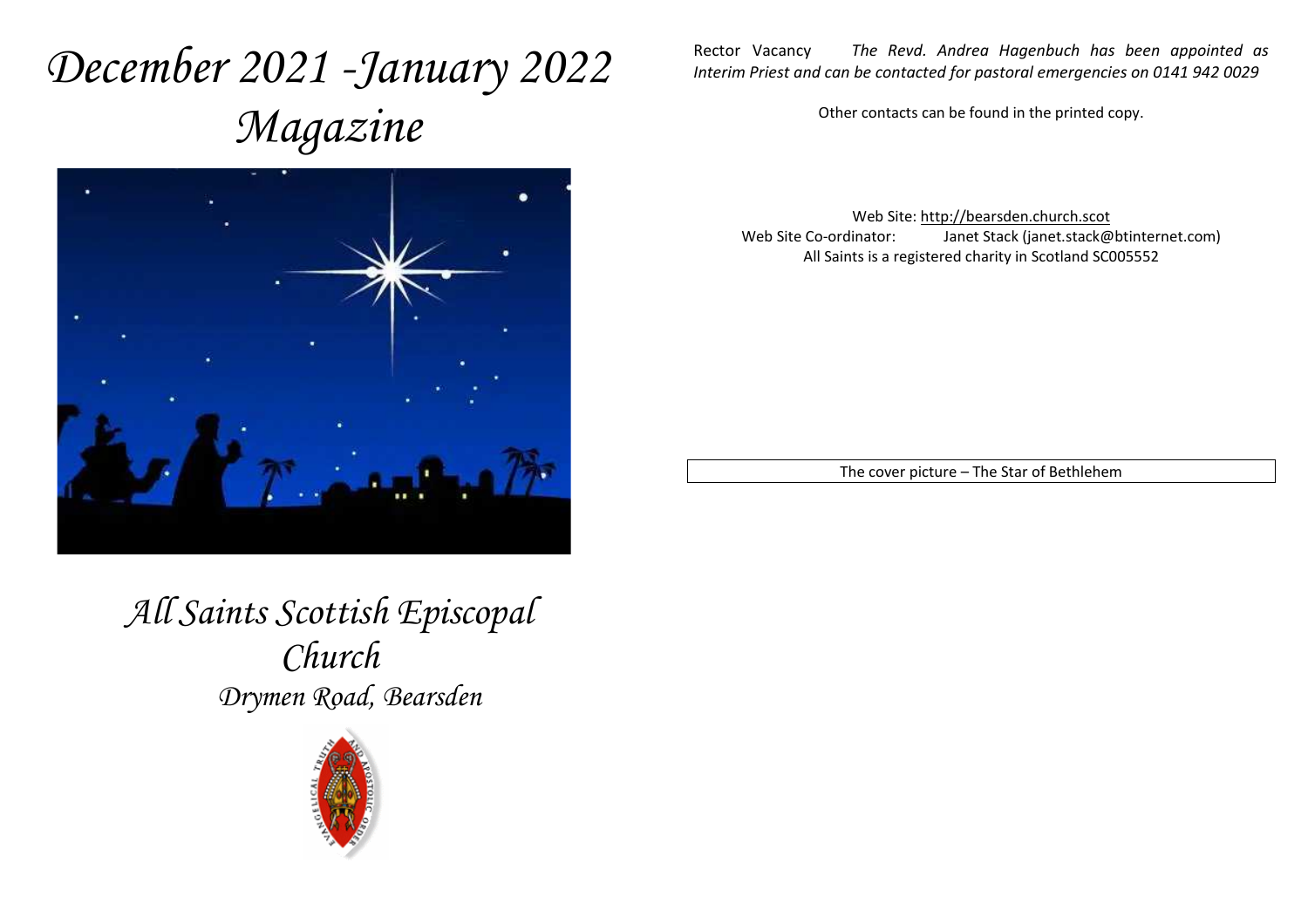December 2021

#### Dear All,

face from him.

We are now in the season of Advent as we once again prepare for Christmas – the great celebration that welcomes the Christ child into this world.

All around us Christmas decorations are going up, presents bought, menus organised, and cards sent. This Christmas there is an extra excitement in the air as people are keen to make up for last year's disaster! In church however the atmosphere is somewhat starker: no flowers, no tree decorated, no sweet baby Jesus in the manger yet…

For Advent is a solemn season – it is a season of reflection, penitence and anticipation. Advent means "coming" or "arrival," and Sunday's text from Luke (21:25-36) reminds us that Advent involves preparing for three comings: God coming to earth in the infant Jesus whom we await at Christmas; Christ returning to earth at a time we don't know and Jesus coming into our hearts anew each Advent. Jesus wants us to be ready and so we prepare by keeping alert, constantly preparing ourselves spiritually and continuing to hope in our loving God who comes to us in Jesus Christ.

In this vein may I recommend the Ignatian Spirituality Centre's online Advent Retreat - beginning the first Sunday of Advent on 28 November. It's a series of prayer from the ISC with daily Scripture, pictures, music and reflections. It's very good, many of us at St Andrew's really appreciated it last year. It's easy to use, not time consuming and undertaken in your own time. *Website – https://www.onlineprayer.net/* 

Advent Sunday reminds us that we wait for God like nightwatchmen wait for the morning. In the darkness we yearn for the light. But the candle we light today is tentative and vulnerable; its flame flickers at the slightest draught. However, it is our experience of darkness, our sense of the absence of God, that gives us the ability to stand alongside all those who are struggling and suffering.

We put our trust in a God we've caught glimpses of, and no more. We know that Jesus himself experienced the darkness of the human soul in the Garden of Gethsemane and that he too cried out loud when he sensed that God had hidden his



But the collect for Advent states quite clearly:

Give us grace that we may cast away the works of darkness, and put upon us the armour of light, NOW . . in the time of this mortal life

It is NOW that we are to cast away the works of darkness - darkness form our souls as we cope with our personal lives, darkness from our nation recovering from the pandemic and many challenges and darkness from our world threatened with climate change.

But we have HOPE…

At Christmas we celebrate God becoming one of us in human form, bringing light and hope to our troubled and suffering world.

 Christ lived amongst us and died amongst us, but through the resurrection he overcame suffering and rose to new life. This is the hope he brings to us this Christmas.

This is the message of hope the world needs to hear.

In the beginning was the Word, and the Word was with God, and the Word was God. He was with God in the beginning. Through him all things were made; without him nothing was made that has been made. In him was life, and that life was the light of all mankind. **The light shines in the darkness, and the darkness has not overcome it.** John 1:1-5

Jesus said "**I have come that you may have life, and have it abundantly**" John 10:10

Happy Christmas and many blessings for the New Year Andrea



1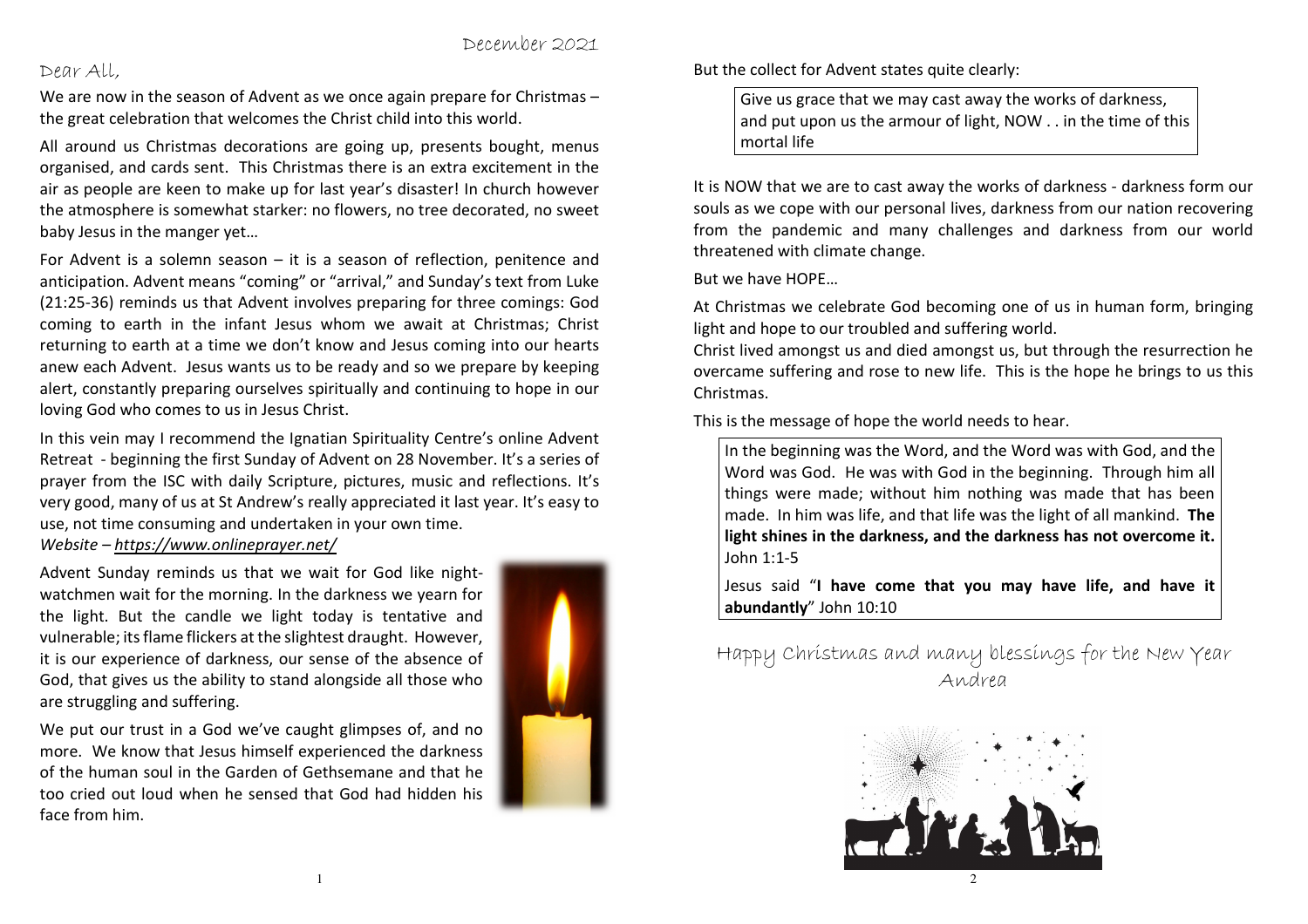## **Vestry Notes – Meeting of November**

• The post of Church Organist will be advertised shortly.

## • **Christmas Services and other events**

The Carol Service will take place on Sunday 19 December at 6.30.

There will be no All Saints service on Christmas Eve, but the possibility of a joint service with St. Andrew's, Milngavie will be explored.

There will be the usual Christmas Day service at 10.30.

The service on Boxing Day will be the usual Sunday service with Eucharist.

The arrangements for the GCHS gifts/donations for children are not yet clear, but it is likely that they will be done through the Lunch Club.

The Burn's Supper will be incorporated into the Wednesday Lunch Club programme.

## • **The Vacancy**

 The names of celebrant priests up to the end of January will be made available.

The Vestry is required to produce a Congregational Profile and will consult all members of the congregation in the next few weeks.

## • **Communication**

The Vestry is looking at new ways of communicating with the congregation in the light of our experiences during the pandemic.

• **The Rectory** 

Plans are underway for the refurbishment of the Rectory.

The members of the Vestry asked that our sincere thanks for David Simmon's hard work and dedication in maintaining the daily life and worship at our Church be recorded in the minutes of the last meeting.

Brenda

## **Words from Your Lay Representative**

It has been a very busy month for the Vestry with the Patronal Festival/Confirmation Service, COP26 Service and Remembrance Sunday, all of which required a considerable amount of planning and input from us, alongside our first meeting about the Vacancy with Bishop Kevin and Dean Reuben and a regular vestry meeting. Illness afflicting our music team (and some vestry

members) and last-minute clergy changes have also contributed to quite an exhausting month!

Anyhow, dealing with things in order, we had a very successful meeting with Bishop Kevin and Dean Reuben on **Tuesday, 26th October**. The Bishop and Dean explained the whole process of how to proceed with filling the vacancy, step by step, and what additional meetings there would be. I won't lay these out in detail here, but suffice to say the process is likely to take at least 12 months and probably longer. The first step in the process is to prepare three things:

- A congregational profile (i.e. what type of a church we are, and want to be)
- A Rector profile (i.e. what qualities we are looking for in our new Rector)
- and also, a relatively new innovation, a video portrait of the church.

Once these have been completed (likely involving a number of drafts) we shall be able to advertise the vacancy. We shall shortly be asking you to give us your views as the starting point for our preparations, so look out for a chance to do that soon.

Our joint patronal festival/Confirmation service on **Sunday, 31st October**, was a joyous occasion. It was our first opportunity as a congregation to meet Bishop Kevin and a delight to witness the confirmations of Alexander and Samantha. Copious amounts of cake were enjoyed by all after the service, for which we are very grateful to Alexander and Samantha's families!

The first of our monthly mid-week said communion services was on **Wednesday, 3rd November**, led by Andrea. Whilst I understand that the church was a bit chilly, it is excellent that we are able now to offer some alternative worship to the Sunday communion services.

On **Sunday 7th November 2021**, during the UN COP26 climate talks being held in Glasgow , churches across the UK hosted Tearfund COP26 Church Services and All Saints was one of these many churches. The climate-themed service featured Pete Greig, founder of the 24/7 Prayer Movement, and Carol Na'ang'a, a climate activist from Kenya , both of whom spoke passionately about Christianity and climate change/justice. Appropriately themed hymns and prayers were included. One of the other churches involved shared the following feedback "the talk addressed the reasons why this issue should matter to Christians and this is something I haven't heard before. I feel that it helped to encourage the church congregation to pray about this issue with more knowledge and awareness and urgency". What came across strongly to me about this material was firstly the biblical basis for caring about climate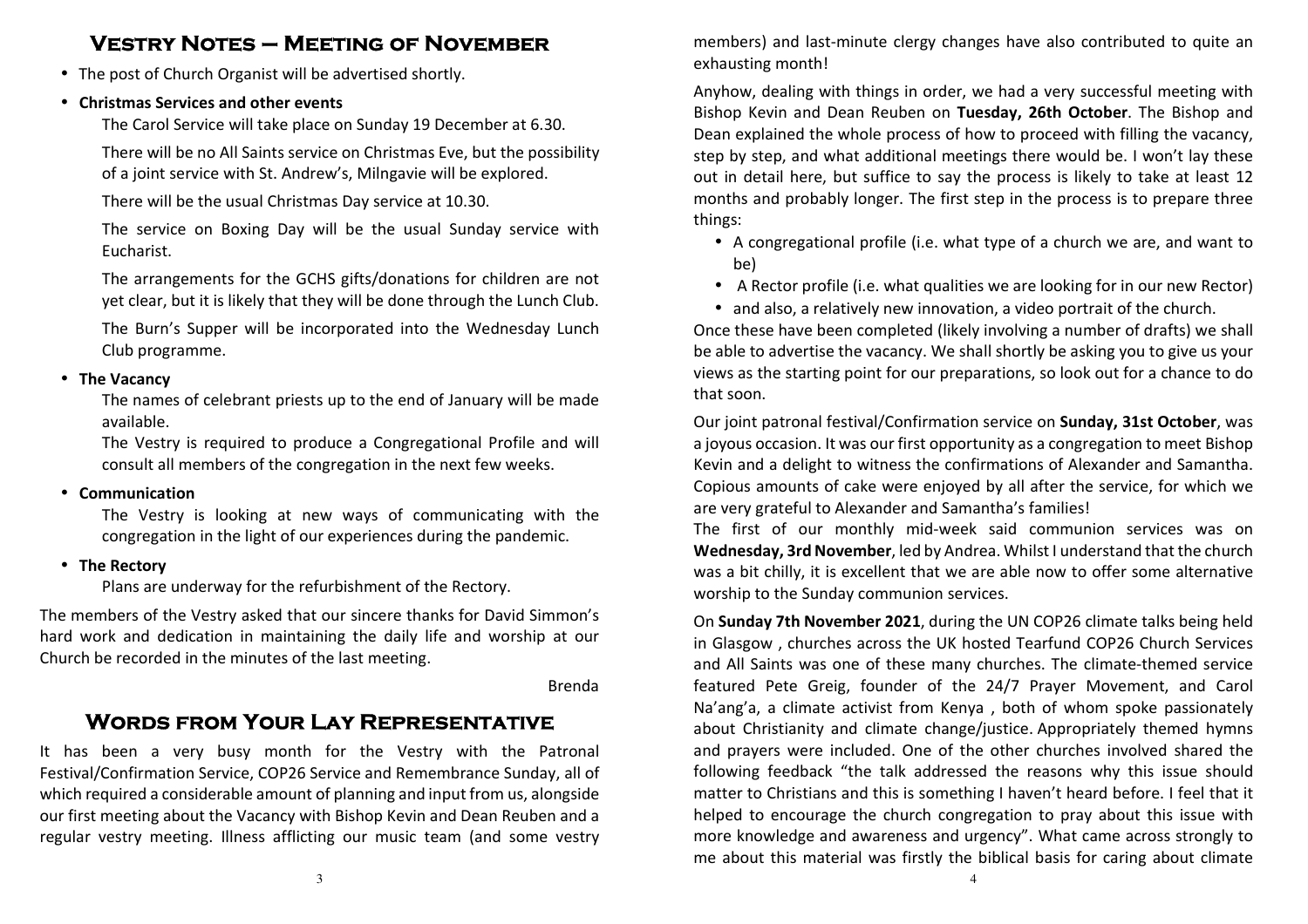change and secondly how severely the developing world is already being affected. If anyone wants to re-watch this material then I can provide web links to them, if you send me an email.

On **Sunday, 14th November** we joined in the Ecumenical Remembrance Sunday service at Bearsden Cross. This is always a moving experience. We are very grateful to Rev. Robert Chambers, from the East Ayrshire Team, who covered the communion service for us at very short notice after Rev. Canon Prof. Charlotte Methuen was forced to self-isolate. Robert's address and short remembrance observation was very much appreciated by all present.

Retracing my steps slightly, a few notes about the Vestry meeting on **Thursday, 11th November**. Obviously the main business of this meeting was making plans for preparing the vacancy documentation, but we also discussed a matter arising from the 2021 AGM concerning the re-introduction of the sharing of communion wine at our regular Sunday services. Having consulted with the Diocese there seems to be no way of us doing this safely (or "legally") for the foreseeable future.

As for Christmas services, the vestry decided to have a carol singing "event" at the conventional time of 6.**30pm on Sunday, 19th December** (i.e. the Sunday before Christmas), precise format TBD. This will be followed by mulled wine and mince pies (thank you Celia!).

There will be no Christmas Eve services at All Saints this year, although we are all invited to join our friends at St. Andrew's, Milngavie, for their **4pm service**.

 There will, however, be a full communion service on **Christmas Day at 10.30am** and also Boxing Day, also at 10.30 am. After that, we shall follow our regular Sunday routine for the rest of January.

Finally, we have begun our search for our new organist in earnest. David Hamblen will be leading this search, so please let him know if you think of anyone who might be suitable.

Finally finally, Andrew Roach and Anne MacDougall have been co-opted onto the vestry until the next AGM.

#### **Important Calendar (and other) Notes for coming weeks**

**Zoom:** We are still continuing to broadcast the Sunday morning services on Zoom. A reminder that the meeting number is **913-382-1554** and the password is **Housegrp**. If you are having any issues with Zoom access or quality then please contact me.

**Wednesday, 1 December:** Said communion service in church at 11.30am, led by Rev Andrea Hagenbuch, preceding Wednesday lunch club.

**Thursday, 9 December:** Vestry Meeting in church at 7pm.

**Wednesday 15 December:** Wednesday Lunch Group Christmas Lunch

**Sunday, 19 December:** Carol Singing event in the church at 6.30pm, followed by Mulled Wine and Mince Pies in the Church Hall.

**Friday, 24 December (Christmas Eve):** We are all welcome to join our friends at St. Andrew's Milngavie for their Christmas Eve service at 4pm.

**Saturday, 25 December (Christmas Day):** 10.30 am Communion Service

**Sunday, 26 December (Boxing Day):** 10.30 am Communion Service

#### **One last thing:**

The usual Glasgow Children's Holiday Scheme donations will be organised through the Wednesday Lunch club this year. Please talk to Andrew Long if you are interested in donating. Similarly, our **Burns Supper** event will be run by Lunch club.

David Simmons (with additional input from Louise Benson)

### **Morning Prayer – a reminder**

Celia and I plan to hold a short Morning Prayer every Tuesday morning at 10.30am on Zoom. We felt that it was important to continue this time of coming together which was established at the beginning of lockdown.

We have based this short service on the Morning Prayer found in the Northumbria Community book of Celtic Daily Prayer.

If you would like to join us every week , or just occasionally , please let either Celia or myself know and we will send a Zoom invitation to you every Sunday/Monday.

Louise

## **The Service October 31st**

What a lovely lovely Sunday morning we had together. The Bishop no less… our own Patronal day… and two lovely young people presented for confirmation. It was so uplifting for us as a church to experience again the joy of a busy church, wonderful music from Susan and a sermon from the Bishop .. one to remember.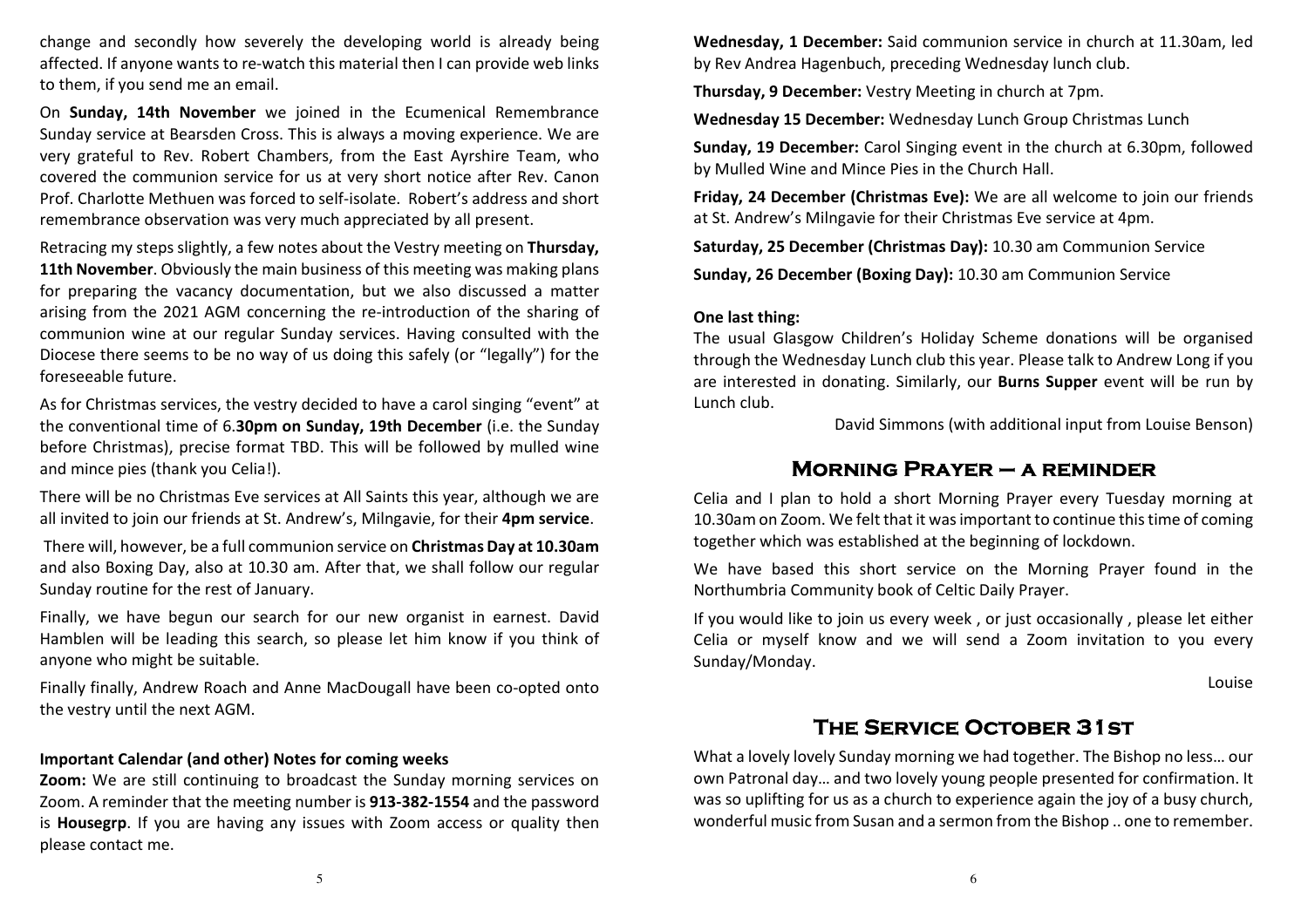The future seems full of promise with old friends and new Christian lives coming together. The cakes were wonderful too (perhaps we should have cakes every week to draw in the crowds).

So well done the members of All Saints, spread the word and the joy... having Andrea with us and among us was such a pleasure … our Bishop has certainly opened the door wide for our future together.

A big thankyou to Ann Caie for the beautiful altar flowers

Sheena

#### **Samantha and Alexander's confirmation thoughts**

'There came to him certain honourable men of those parts, kneeling at his feet and beseeching him to confirm their children by the laying on of hands and anointing with sacred oil. To whom he made answer forthwith: "Not only will I gladly receive those for whom you ask in this matter, but others also who present themselves shall not be rejected." They… rejoiced above measure and gave him thanks; and, when their children had been confirmed, they forthwith

filled the whole city with the words which they had received from his lips. Then might you see men and women, great and small, pouring forth from their houses and outrunning each other in their haste to reach our lodging and share in so great a sacrament; for it was now many years since any bishop had suffered himself to be employed in any such office among them.'



Eadmer, Life of Saint Anselm

Bearsden did not quite match the excitement of the little French town of Saint-Omer in the  $11<sup>th</sup>$  century, but what with the episcopal interregnum and the pandemic, it has been a while since a bishop came to confirm and it did make for a special occasion; and that was even before Bishop Kevin had pulled out his yo-yo for the sermon. I am happy to report that there were more in the church than I had seen for a while and the mood was distinctly upbeat.

Andrea had very kindly done classes with the candidates, supplying much needed back-up for parental amateur theology. Confirmation is a sacrament of heart and brain and it was clear to see that Samantha and Alexander had applied both in their preparation. Their respective Bible passages were beautifully read and it was a privilege to be a witness to two young people

setting out on their pilgrimage as Christians, wherever that may take them. The congregation generously provided the new communicants with Study Bibles which I am sure will benefit both over the years. Their thoughts on the proceedings are below. And in the short term there was cake.

Andrew Roach

"On my confirmation day I was nervous but excited. I'm glad everything went well and really thankful for all the support I had. I enjoyed the cake afterwards!" Samantha

"Coming up to my confirmation I will admit I was feeling a bit nervous, I had a piece to say and I had only got hold of it the night before. Mum and Dad prepared cakes [a pardonable exaggeration, but Helena should take all the credit- APR] and I went into church whilst they loaded them into the hall. I met the bishop and he seemed nice. I did practice my piece and during the service I'm pretty sure I did it well. Samantha did a good reading and then suddenly we were being called up. It was odd and slightly uncomfortable but I enjoyed it: for once the little part of my brain that likes to criticise everything shut up and I felt a good deal freer. After the service I was given a couple of bibles and a prayer book [thanks to the Craig family]. I think they will be useful."

Alexander

## **REMEMBRANCE SUNDAY 2021**



Sunday 14 November 2021 we celebrated Remembrance Sunday. After the Commemoration Service at Bearsden Cross, the Congregation made its way back to the Church. Our Worship was conducted by Rev. Robert Chambers. Susan Harrington provided the music to accompany the Service and it reflected the sombre tone of the day.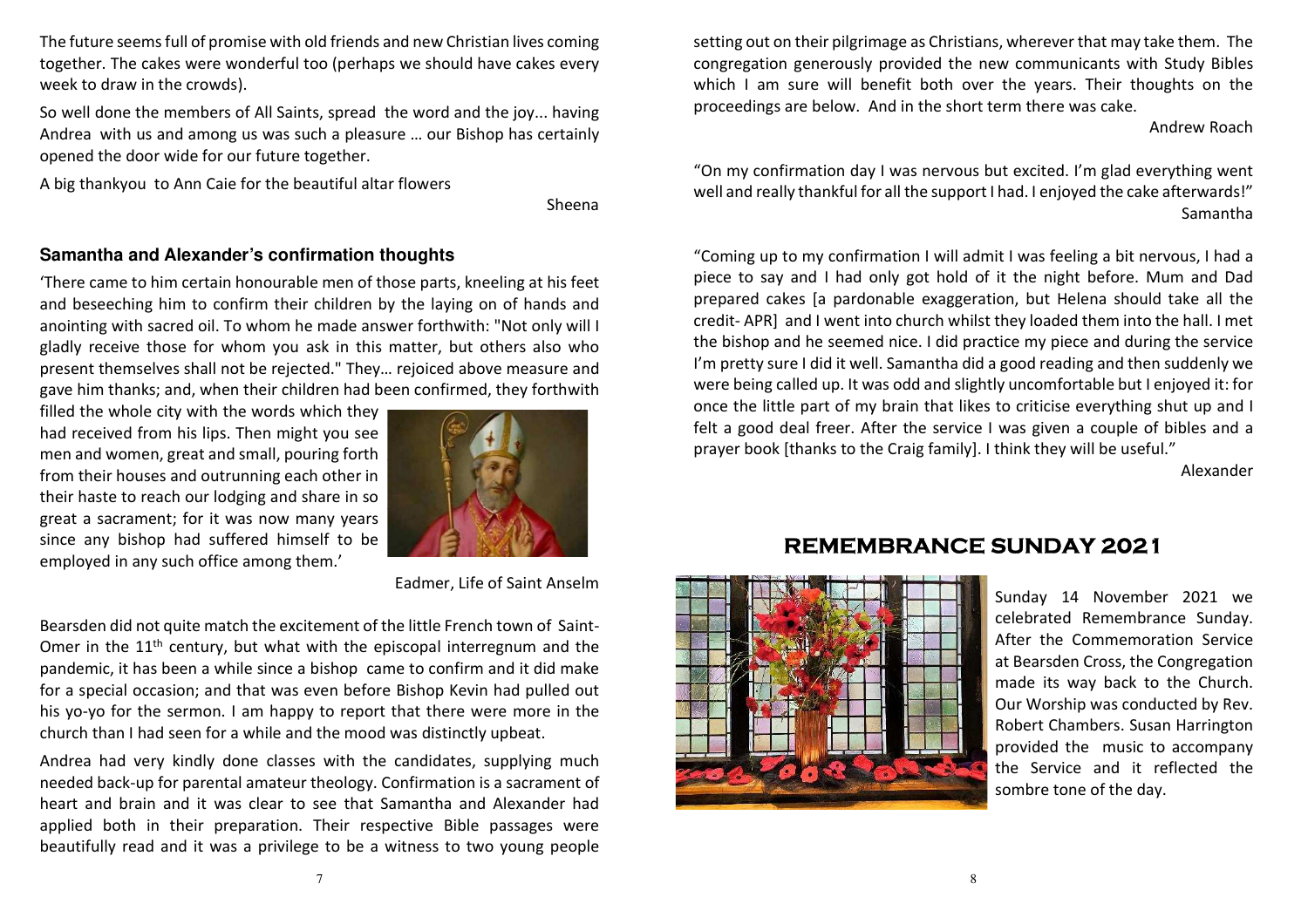It was a Said Eucharist with one hymn at the end: 'Lord of the Years'. There was no sermon, instead Robert led us in a reflection that described the reason for this special day and our worship. It reflected on those who had lost their lives, not just in the two World Wars but in the conflicts that have happened and are still happening in the world today. A truly contemplative piece.

We stood in silence looking at our Memorial Boards with the names of those from our midst who had given so much that we, the society and church members of today, might live.

Our Service concluded with the hymn and the final words to send us 'on our way', thankful for our faith and the freedom to live our lives in 'Peace and Harmony'.

We thank Robert for the wisdom, the sensitivity and friendship he brought to All Saints on this very special Sunday.



Susan Gray

## **Wednesday Lunch Club Christmas Party**

The Christmas Party for the Wednesday Lunch Club will be on **Wednesday 15** 



**December**, which will be our last lunch before Christmas. Hopefully this will be as enjoyable as ever, although it will be necessary to reduce the numbers due to Covid restrictions. As well as lunch there will be our usual Christmas carol singing, and a gift table; any donations of bric-a-brac etc. will be very welcome.

Further details and information about tickets will be available nearer the event. All very welcome.

Brenda and WLG

#### **Diocesan Makar**

In October 2021, Bishop Kevin announced the appointment of the Rev Kirstin Freeman as the Makar of the United Diocese of Glasgow and Galloway. The term *makar*, borrowed from Scottish literature, relates to a poet or bard, coming from the Middle Scots word for maker.

In this inaugural honorary post, spanning an initial term of four years, Kirstin will mark events in the life and witness of our Diocese by the creation of bespoke pieces of art that will encourage our congregations, communities, and

individuals to interact with new directions of creativity and mission throughout the Diocese and further afield. Kirstin's visceral poetry and thought-provoking artworks have long been enjoyed by friends and colleagues and have made multiple appearances in our diocesan communications. Bishop Kevin views this appointment as a unique opportunity to crystalise creative forces in the Diocese and help shape new liturgy, prayers, art and resources, as well as a chance to offer a different angle for people to journey with their faith and engage with the issues of the day.

The position of Diocesan Makar is an Honorary appointment of the Bishop, intended to give creative voice to the Diocese of Glasgow and Galloway by means of poetry, prose, or other artistic endeavours, either by suggestion of the Bishop, or when moved and inspired by the Holy Spirit to create pieces of art relating to significant events in the Church and the world, as well as our mission, ministry, witness, and faith.

*Some of Kirstin's contributions can be seen on the Diocesan website https://www.glasgow.anglican.org/resources/diocesan-makar/* 

#### **The Scottish Episcopal Church is saddened to learn of the death of the Rt Rev John Taylor, former Bishop of Glasgow & Galloway**.

Bishop John was ordained to the priesthood in 1957, and served as Curate at St



Margaret of Scotland, Aberdeen before becoming Curate in Charge and then Rector at Holy Cross, Glasgow. He remained in the Diocese of Glasgow & Galloway for the rest of his active ministry, including many years as Rector at St Ninian Glasgow and then at St John the Evangelist, Dumfries.

He served as a Canon of St Mary's Cathedral in Glasgow from 1979 until he was consecrated Bishop of Glasgow &

Galloway in May 1991. He retired in 1998, and latterly held a Warrant for the Diocese of Glasgow & Galloway.

In recent years he lived in Kirriemuir, and it was there that he died on Thursday, aged 89.

May Bishop John rest in peace and rise in glory.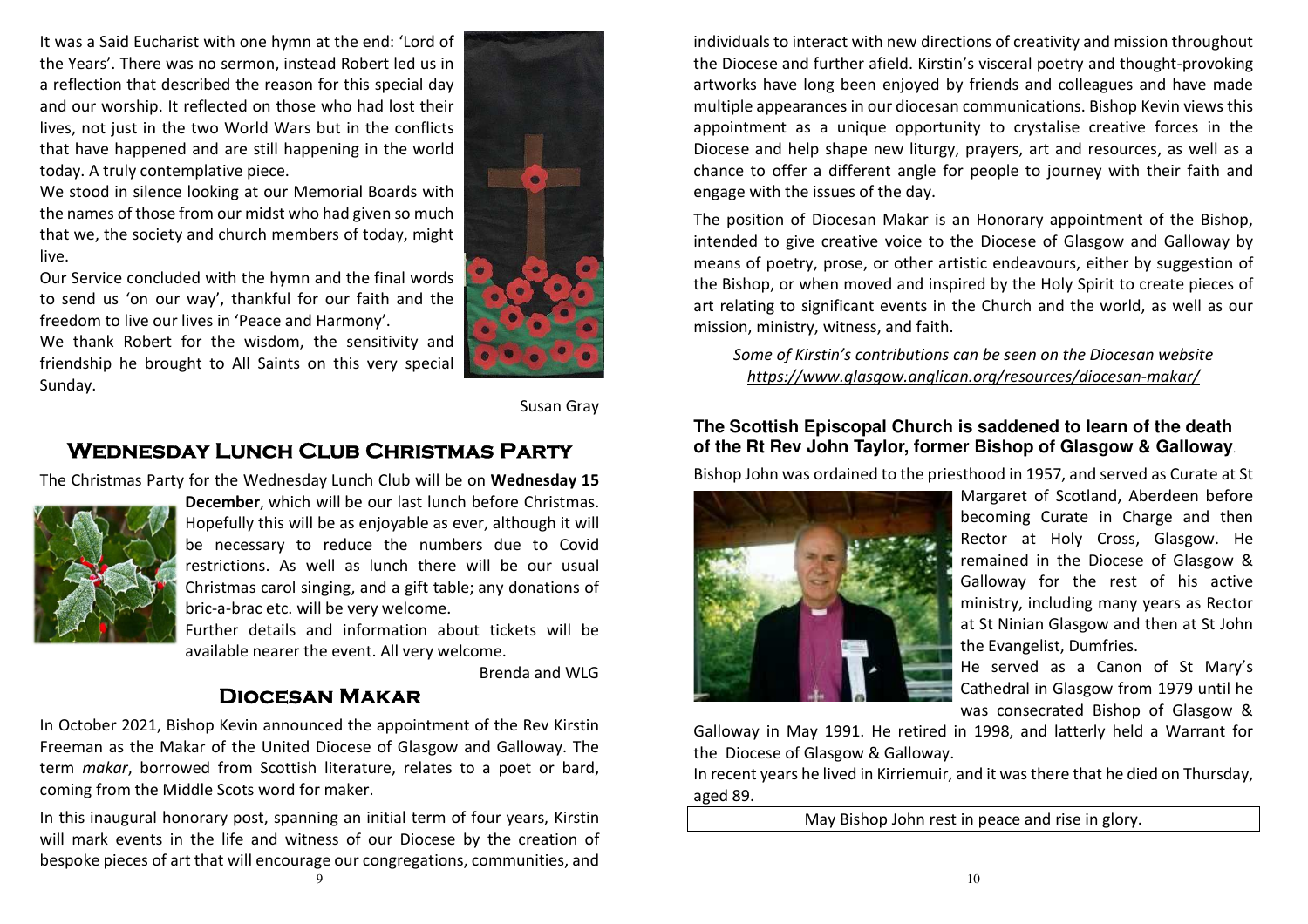#### **Bishop John Taylor- A personal appreciation**

It was with sadness that I read on the Provincial website of the death of Bishop John. I first met John or, as we called him Mr. Taylor in the late 1950s when he came to Holy Cross Knightswood, my family's Church, as the Priest, later to become Rector. His death brought back many memories – too many to share in this article. Mr. Taylor was a supportive and innovative Minister – everyone was welcome.

I was very privileged to be one of the first candidates to be prepared for Confirmation by Mr. Taylor with the Confirmation Service taking place on 20 December 1959. There was 33+ candidates. Classes included attendance at Sunday Morning Worship and Evensong. We were well taught and those lessons and information on faith have remained. We were confirmed by Bishop Francis. After our Confirmation Service we were presented with 'MY PRAYER BOOOK' (Scotland). Mr. Taylor signed the Prayer Book and included the word PERSEVERE. A word that has stood by me all my life. It gave me strength and courage through times of doubt, of adversity, of trauma but importantly it gave knowledge that my faith was all encompassing.

I have many memories and stories about Mr Taylor and his wife, Edna but not for here. One memory is that during Lent, I attended the Tuesday Morning Said Service at 7.30 a.m. and then went on to school. In those days we fasted before receiving Communion and Mr and Mrs Taylor fed me breakfast before I left to catch the tram to school – support in a practical way.

 Mr. Taylor was always Mr. Taylor to me until he became Bishop Taylor, then I called him Bishop John. Along with members of my family and friends (all Episcopalians) I last saw him at the Consecration of the Garden of Remembrance, St Bride's Hyndland. On that occasion, the ashes of those members of Holy Cross Knightswood, over 100 ashes of past members, were interred. We spent time before and after the Services chatting and reminiscing. Bishop John remembered us all, though not all worshiped at Holy Cross but at various Churches throughout the Diocese. When my Mum, died Bishop John wrote to my sisters and myself a letter expressing his sympathy but also words remembering the different things Mum had done in Holy Cross, and other words to help us cope with Mum's death. Support and strength given freely and much appreciated.

You will have gathered, I hope, that Bishop John means so much to my sisters and myself. He shaped our faith, he enabled me to learn, to take forward what is good and to endure those things that I may not always agree with or appreciate.

I know that he is with His Saviour, and I give my thanks and prayers for all that he means to me. My special thoughts go to Edna and Malcolm, his son, and to all his family.

#### Susan Gray

Many of us remember, about 30 years ago, a moving confirmation service with Bishop John at All Saints when 15 candidates were confirmed, with at least 12 young people from All Saints. Our Garden of Remembrance was dedicated by Bishop John in September 1991.

# **Laurence Housman 1865-1959**

English playwright, writer and illustrator, Laurence Housman, studied art in late Victorian London. He came from a very distinguished family: his sister, Clemence, also a novelist and illustrator, was an activist in the suffrage movement; his brother, A.E. Housman, was a brilliant classical scholar and poet.

#### **And The Word Was Made Flesh**

Light looked down and beheld Darkness. 'Thither will I go', said Light. Peace looked down and beheld War. 'Thither will I go', said Peace. Love looked down and beheld Hatred. 'Thither will I go', said Love.

So came Light and shone. So came Peace and gave Rest. So came Love and brought Life.

Suggested by Brenda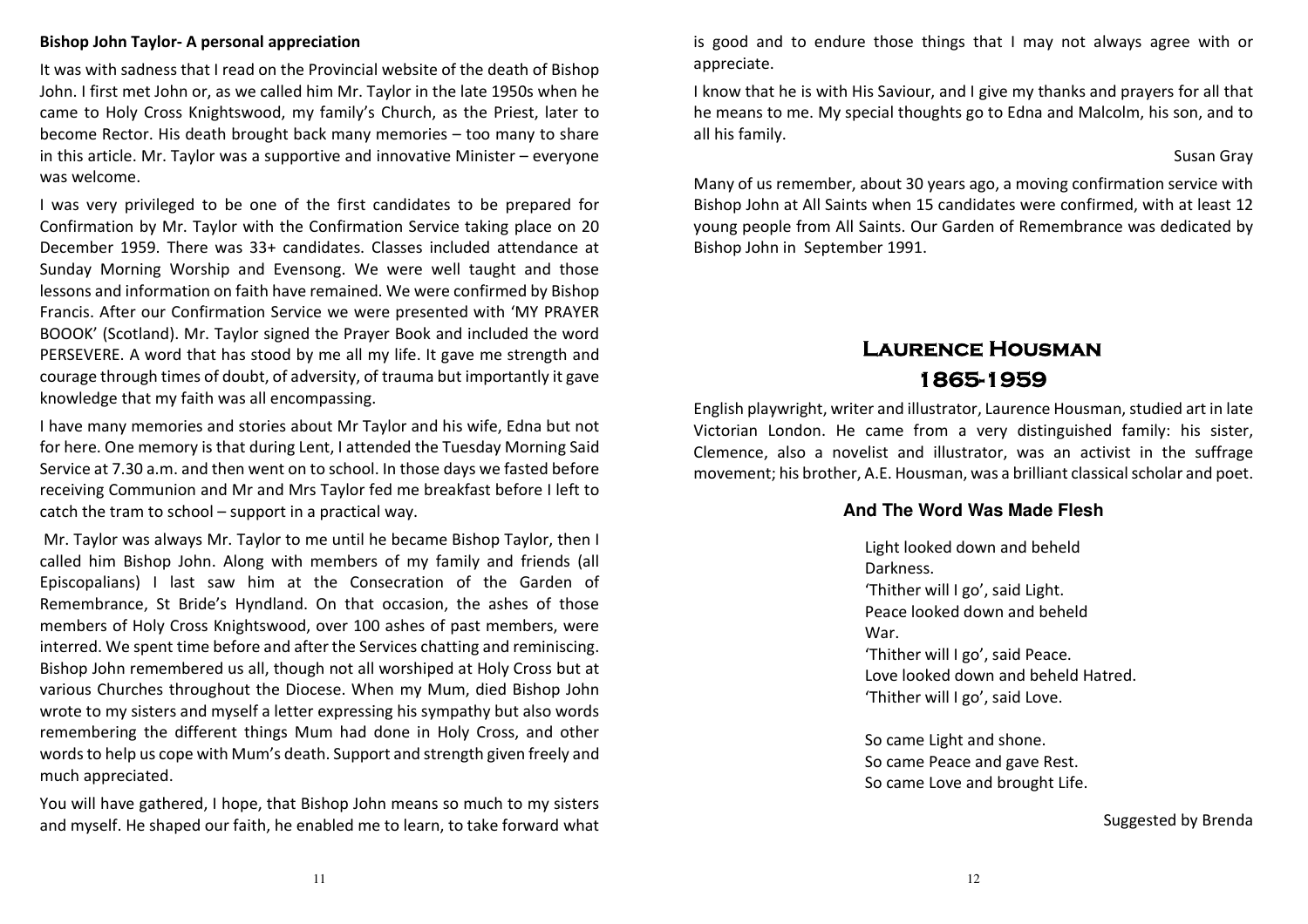## **ERASMUS IN FRANCE**

#### from Lois Craig

By studying languages at university, for me, French and Spanish, it is compulsory for me to do a year abroad. Sadly, I am the last year of students to benefit from the Erasmus Scheme, but I am very grateful to be experiencing it. I chose to go to Dijon, France, to study at the University of Burgundy.

Here, I am taking very similar classes to my Scottish classes, but the French University system is very different from the Scottish. Most differently, you can have classes here from 8:00am to 8:00pm, which does make a long day of learning. The university is the biggest in the region, bringing students from across France as well as many international students.

I am staying in a university residence, which has been great for meeting both French and international students. Living with a range of different nationalities is a learning experience in itself: experiencing different cultures and trying to explain your own, whilst also seeing many different types of cooking! I must say however, that I have been very fortunate with the kindness they have shown me.

There is also an Erasmus society, which organizes events and day trips and this has been a great way to meet people and travel. Dijon is situated in the middle of France on the East. This has meant, along with access to the TVGs, I have been able to travel lots during my time here. Firstly, I went to Paris for a weekend to celebrate a friend's birthday. Then I met a friend from home in Lausanne, Switzerland. It had been a dream of mine to visit Switzerland and the long weekend I had there, with the first Scottish person I had seen since leaving Scotland, did not disappoint. The weather was perfect, and we were able to do lots of walks up in the mountains and along Lake Leman. Having other friends doing their year abroad also this year, means I am eager to visit them and see how they are getting along. One of my good friends is in Valencia, Spain, so I was able to visit her during my half term break! Another difference between Scottish and French University schedules, is that they have half term breaks, even at university.

One of the nicest experiences for me, was when Mum and Dad came out to visit me. Having Au Paired in the past, I have spent months away from home already. This experience is different, of course, because it is longer. Settling into a new life, in a new country, in a different language can be difficult (especially with French bureaucracy) so, having them visit for a week and see where I am, was a great comfort.

Before I come home for Christmas, I have some more travelling to do. I am going to attend the Lyon Light festival, which has been highly recommend by almost everyone I meet here. Then, excitingly for me to see another family member, my brother, Luke and I are going to visit some of the Christmas markets!

Overall, so far, I have enjoyed my time on Erasmus. I am improving my languages, which was my main goal, and having an experience I will never be able to have again. After almost two years in lockdown, I have to say, meeting new people, travelling, and experiencing different cultures, truly makes me feel very blessed.

*Many thanks to Lois Craig for taking time to tell us of her exciting time abroad. We look forward to seeing her again at Christmas.* 

### **Christmas in Denmark**.

As many of you know the Caie family spent almost twenty years in Copenhagen before coming to All Saints. Our Christmas there was slightly different from the British one. In Advent we would have *Juleklip,* parties when we would make all kinds of paper decorations for the house and Christmas tree, especially interwoven hearts.





Then on December 13 we had the Santa Lucia ceremony. A young girl, dressed in white with a crown of candles would lead a procession of children similarly attired in church or at school. She brings light into the dark December days.

The Danes, as in many other continental countries, make Christmas Eve, *Juleaften,* the main day of celebrations. Before *Juleaften* we

would visit a Christmas tree farm and select and cut down a tree – and have a glass of gløgg (mulled wine) as well. The tree was kept outside until Christmas Eve, when one parent takes the children out for a walk and the other prepares the tree, covering it with the decorations the children made and with candles. When the children come home they see the tree in its full glory in the centre of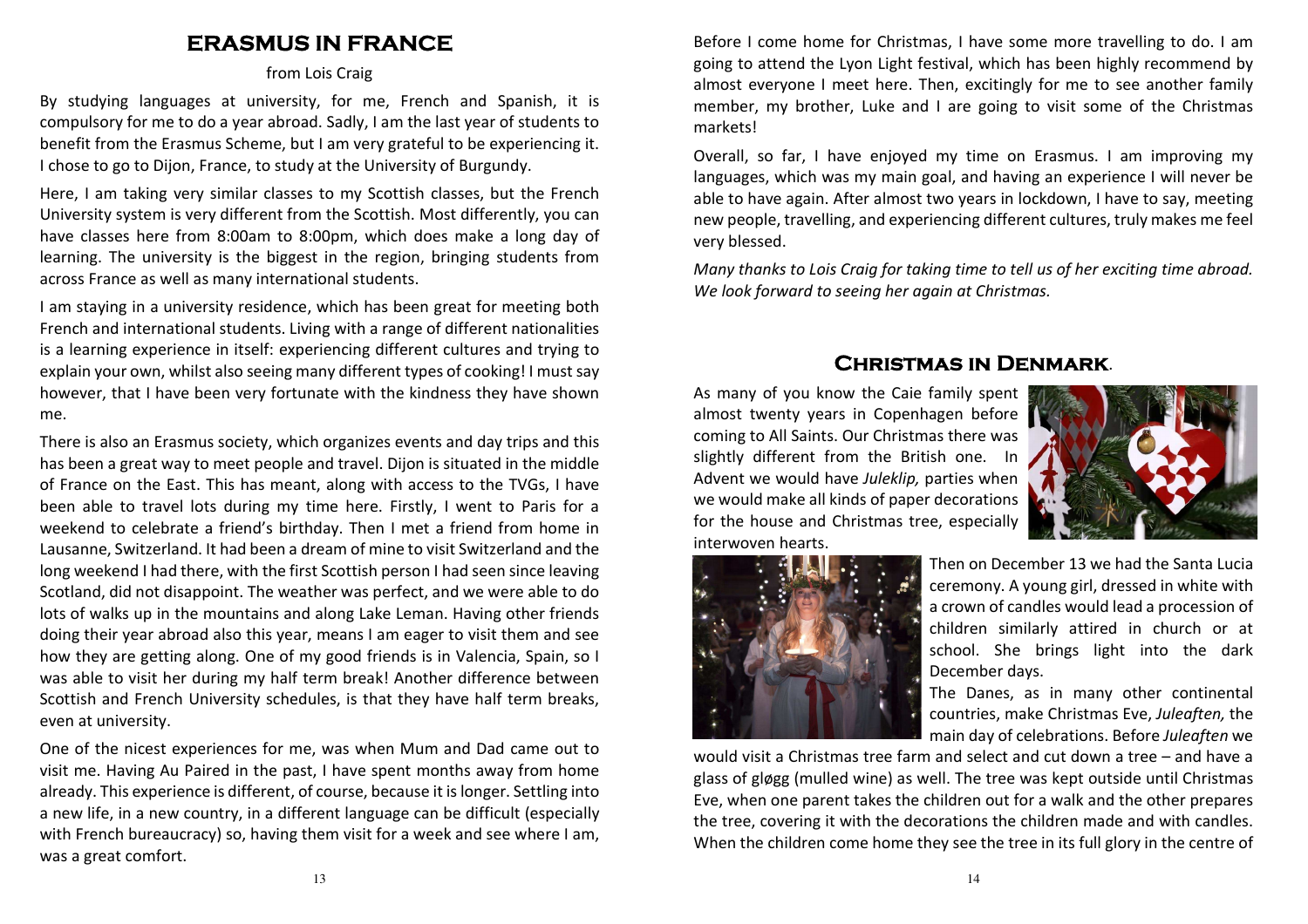the room with candles burning. We continued to do this when we first came to Bearsden but neighbours and friends were horrified by the fire risk, forgetting that the tree was still wet and fresh on December 23. Even so, we had a bucket of water standing by! The family would then dance round the tree which was in the centre of the room, singing carols such as "Nu er det jul igen" (Now it is Yule again) -- and then the opening of presents would begin.

In Denmark, there is a tradition to go to Church on the afternoon of Christmas Eve, and this is increasingly popular – about a third of the population now attends these services.

The main Christmas meal, *familiejulefrokost* (Family Yule Lunch) would follow on Christmas Eve with roast pork or duck as the main course with caramelized potatoes, red cabbage and gravy; the desert was always *risalamande,* rice pudding topped by a cherry and an almond hidden inside. The person who gets the almond receives a prize, traditionally a marzipan pig. Other Christmas treats are gravlax, smoked salmon, pickled herring, *æbleskiver,* small fried doughnuts sprinkled with icing sugar, candied almonds washed down with gløgg, beer and snaps.

Naturally Santa or *Julemanden* (Yule man) comes to all Danish children and he's accompanied by *julenisser*, elves who can be naughty, so it's best to leave asaucer of milk or rice pudding to placate them on Christmas eve.

> God Jul! Many thanks to Graham Caie for this article



#### **December Rotas**

| <b>Date</b>                           | <b>Stewards</b>           | <b>Eucharistic</b><br><b>Assistant</b> | <b>Readings</b>                                                 | <b>Reader &amp;</b><br><b>Intercessor</b> | Coffee<br>First<br>name to<br>bring milk |
|---------------------------------------|---------------------------|----------------------------------------|-----------------------------------------------------------------|-------------------------------------------|------------------------------------------|
| <b>5 December</b>                     | Tracey<br>Conway          |                                        | Malachi 3:1-4                                                   | Richard<br>Kingslake                      | Joyce<br>James                           |
| <b>Advent 2</b>                       | Andrew<br>Long            | Jenny                                  | Philippians 1:3-11<br>Luke 3:1-6                                | Andrew<br>Long                            | John<br><b>Brooker</b>                   |
| 12                                    | Janet Stack               |                                        | Zephaniah 3:14-<br>end                                          | Janet Stack                               | Janet<br><b>Stack</b>                    |
| <b>December</b><br><b>Advent 3</b>    | Celia Fisher              | Graham                                 | Philippians 4:4-7<br>Luke 3:7-18                                | Celia Fisher                              | Gioia<br>Whitmore                        |
| 19                                    | Kate Ross                 |                                        | Micah 5:2-5a                                                    | Graham Caie                               | Pauline<br>Waugh                         |
| <b>December</b><br><b>Advent 4</b>    | <b>Brenda</b><br>Hadcroft | Hanan                                  | Hebrews 10:5-10<br>Luke 1:39-45                                 | David<br>Hamblen                          | Tracey<br>Conway                         |
| <b>Christmas</b><br>Day               |                           |                                        | Isaiah 9:2-7<br>Titus 2:11-14<br>Luke 2:1-20/John<br>$1:1 - 14$ |                                           |                                          |
| 26                                    | Pauline                   |                                        | 1 Samuel 2:18-<br>20,26                                         | Catriona<br>Craig                         | Gillian<br>Kingslake                     |
| <b>December</b><br><b>Christmas 1</b> | Waugh<br>Joyce James      | Celia                                  | Colossians 3:12-<br>17<br>Luke 2:41-end                         | Sheena<br>MacDonald                       | Elaine<br>Perrett                        |

*December 19th 6.30pm Carol Service for all ages at All Saints December 24th 4pm Christmas Eve Service at St Andrew's Milngavie. All welcome*